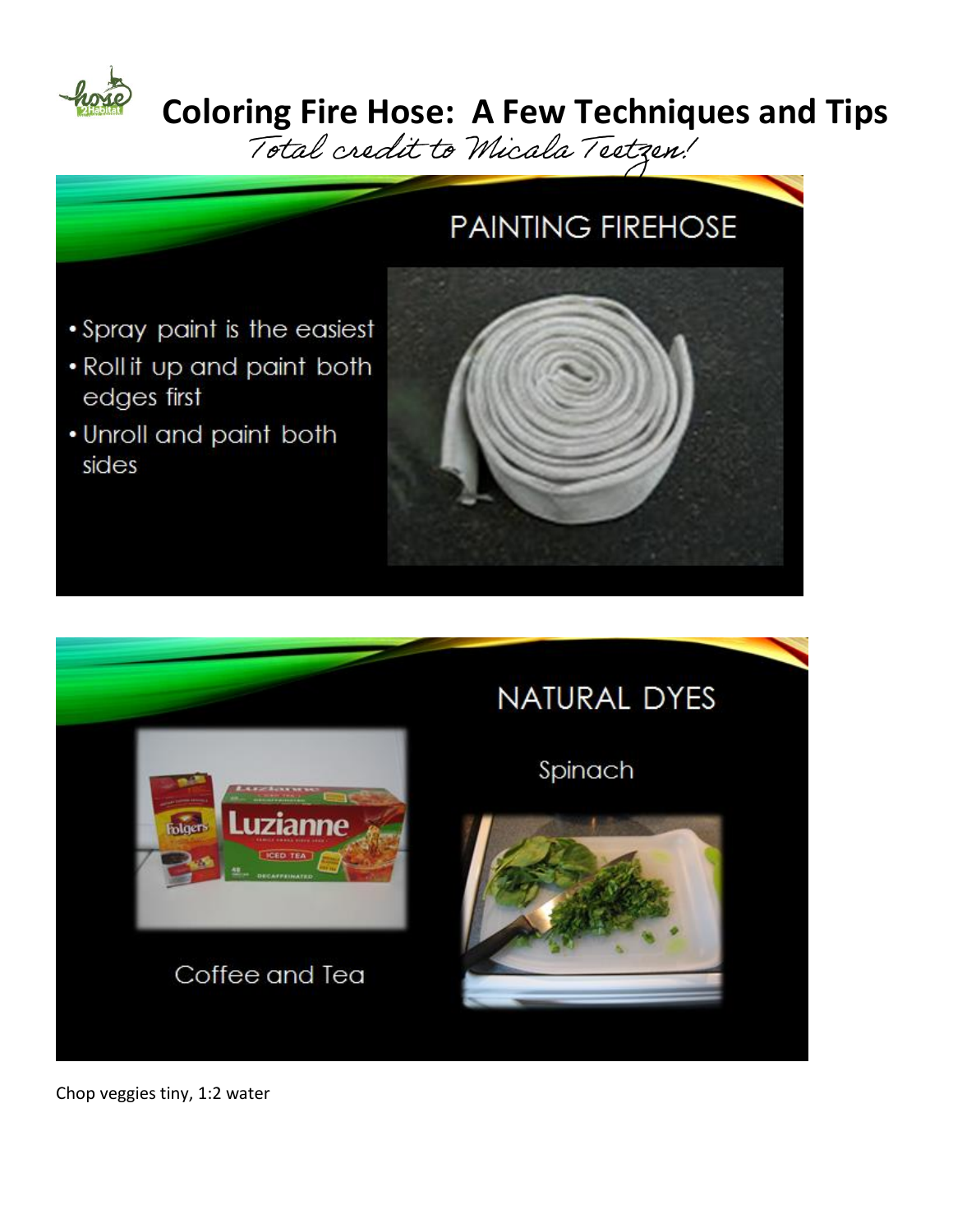

## **Coloring Fire Hose: A Few Techniques and Tips**<br>Total credit to Micala Tectren!



First you must "fix" the fabric. Different fixers create different effects. Try small samples of hose to see what provides the effect you want.

#### **CONCENTRATING PIGMENTS**

- Simmer for 1 hour in a non-reactive pot (stainless steel or glass).
- · Strain out plant material or remove tea bags.
- Put in your firehose on a low boil for 1 hour.



Disclaimer: I didn't want to put firehose in my own kitchen pots and pans, so I didn't boil the firehose. I just let it soak in the hot water in stainless steel feed bowls I borrowed from the zoo.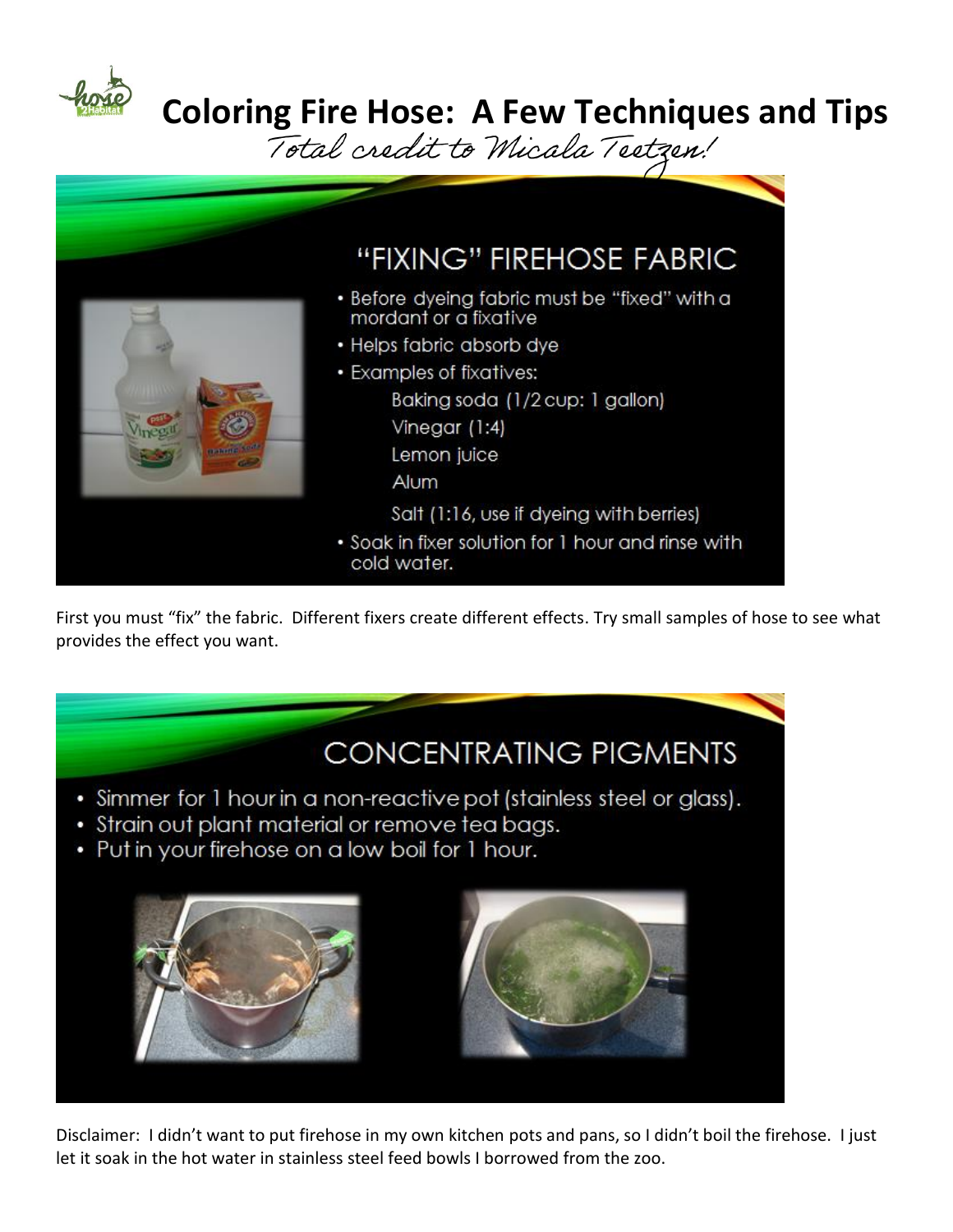

# **Coloring Fire Hose: A Few Techniques and Tips**<br>Total exedit to Micala Tectzen!



Challenges of dyeing an entire roll of firehose. Difficult to concentrate dye enough to have great effect.



Top row used vinegar as the fixative, bottom used baking soda. Coffee, spinach, and tea going across. You can see spinach didn't have much effect. I tried beets after this ppt was made. They worked better. Berries also work well.